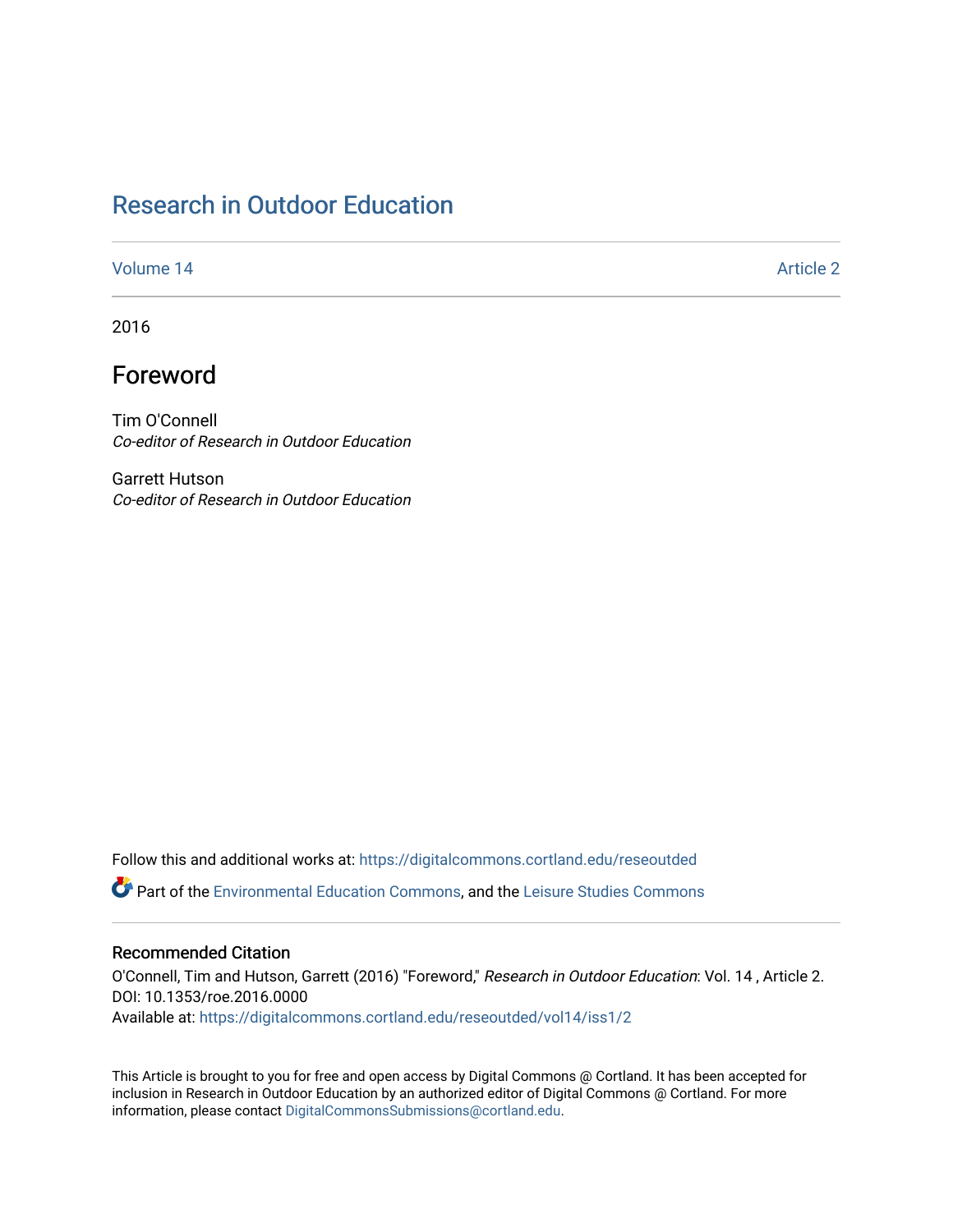## **FOREWORD**

*Research in Outdoor Education* (ROE), the official journal of the Coalition for Education in the Outdoors, is a peer-reviewed, scholarly journal seeking to support and further outdoor education and its goals, including personal growth and moral development, team building and cooperation, outdoor knowledge and skill development, environmental awareness, education and enrichment, and research that directly supports systematic assessment and/or evidence-based advances in outdoor education. The journal is intended to appeal to researchers, practitioners, teachers and post-secondary students through the exploration and discussion of diverse perspectives on the theoretical, empirical, and practical aspects of outdoor education in its broadest sense.

### *Research in Outdoor Education* aims to:

- 1. Improve the understanding of outdoor education through the critical examination of issues, trends, practices and conceptualizations of outdoor education in contemporary society.
- 2. Disseminate and unite current outdoor education research and theories and their implications and applications for practice in a wide range of contexts.
- 3. Offer a medium through which practitioners, researchers and students can exchange and debate ideas and research.
- 4. Complement the existing body of knowledge related to outdoor education.

The Coalition for Education in the Outdoors is a non-profit network of outdoor and environmental education centers, nature centers, conservation and recreation organizations, outdoor education and experiential education associations, institutions of higher learning, public and private schools, fish and wildlife agencies, and businesses that share a mission—the support and furtherance of outdoor education and its goals. Founders believed the Coalition would fill a need in the outdoor education community for an organization that "would unite outdoor associations, institutions, businesses, and